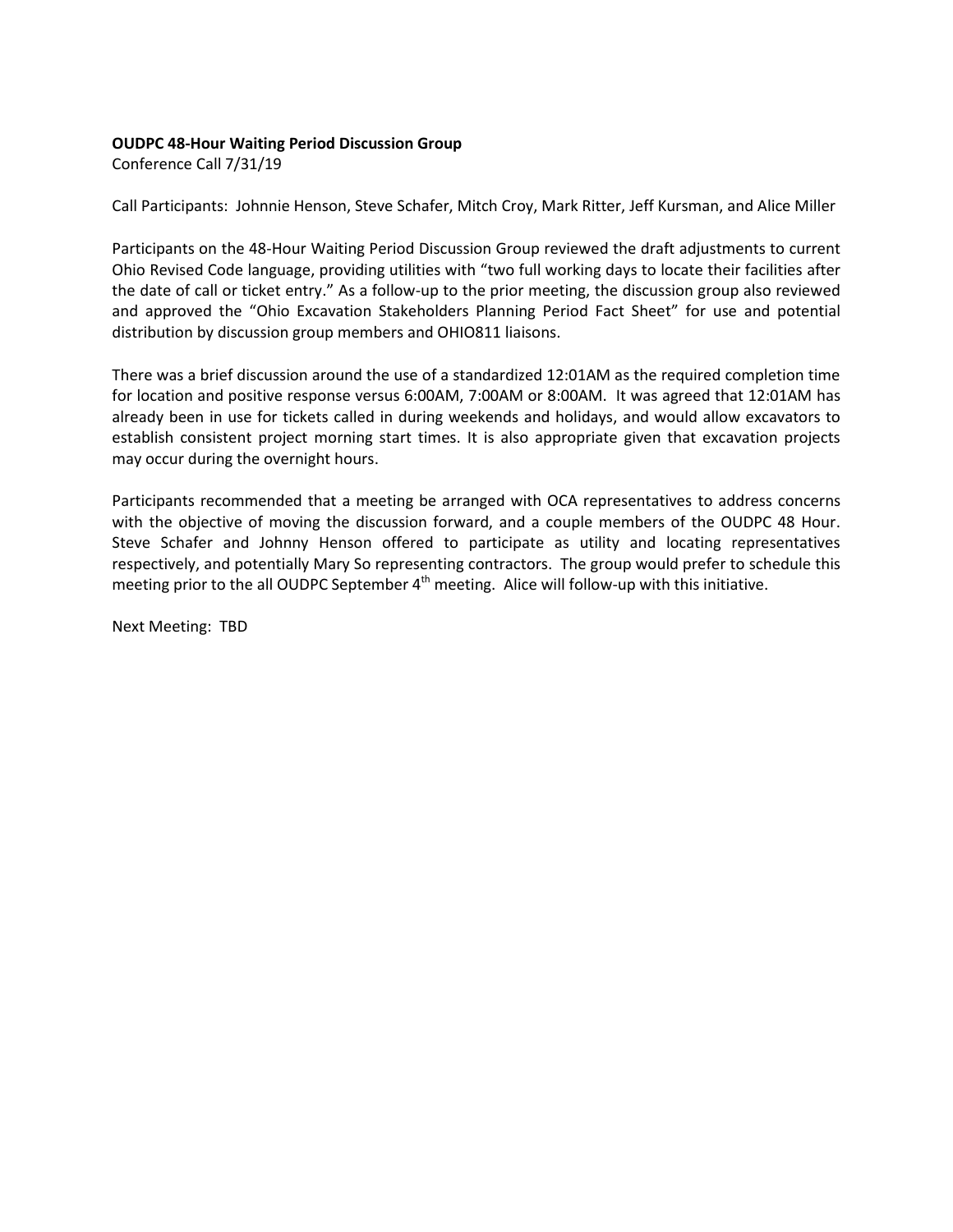For: Review/Consideration by the 48 Hour Discussion Group July 29, 2019

## 3781.28 (Effective 3/27/2013) Excavator notifying protection service or pipeline owner

(A) Except as otherwise provided in divisions (C), (D), (E), and (F) of this section, at least forty-eight hours two working days, excluding the day the notice is given, but not more than ten working days before commencing excavation, the excavator shall notify a the protection service of the location of the excavation site and the date on which excavation is planned to commence.

(B) On receipt of notice under division (A) of this section, the protection service shall provide to each utility with underground utility facilities located at the excavation site, notice of the proposed excavation.

(C) In the case of an interstate hazardous liquids pipeline or interstate gas pipeline, the excavator shall comply with the special notice requirements of the public safety program of the owner of the pipeline as indicated in the plans or otherwise provided to the excavator in accordance with division (E) or (F)(2) of section 3781.27 of the Revised Code.

(D) If it has been determined pursuant to division (D) of section 3781.27 of the Revised Code that relocation, support, removal, or protective steps are necessary, the excavator shall provide earlier notice to the utility in order to provide the utility with reasonable time to coordinate making the adjustments with actual excavation.

(E) If an excavation will cover a large area and will progress from one area to the next over a period of time, the excavator shall provide written notice of excavation with projected timelines for segments of the excavation as the excavation progresses in order to coordinate the marking of underground utility facilities with actual excavation schedules. Under such circumstances, the utility and excavator shall determine a mutually agreed upon marking schedule based on the project schedule. Once such a schedule is established, the marking and notification requirements set forth in division (A)(1) of section 3781.29 of the Revised Code shall not apply.